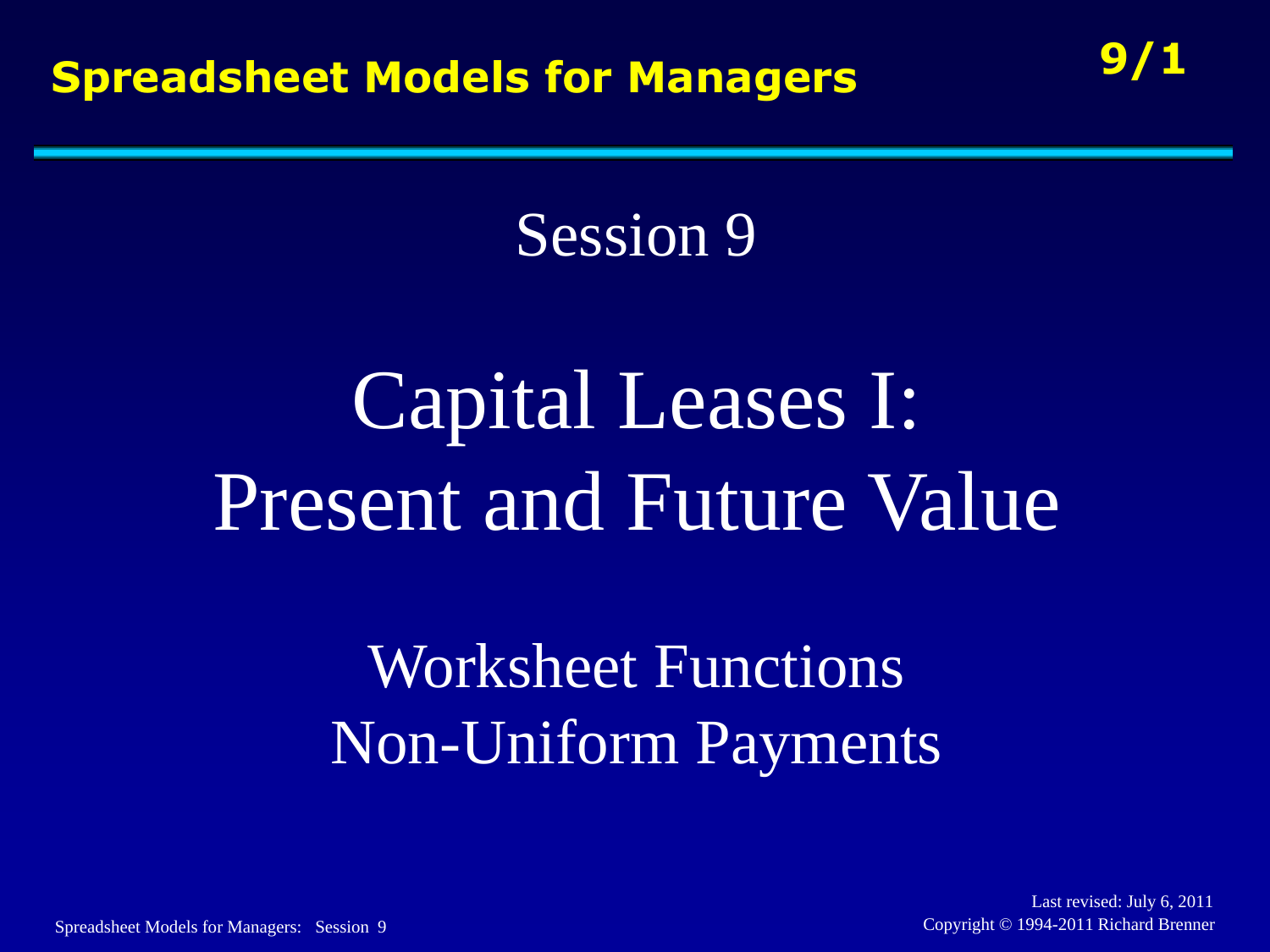#### **Review of last time: Financial Models**

- Three external financial statements
	- Income Statement (Revenue and Expenses for a given period)
	- Balance Sheet (Financial Position at the end of the period)
	- Cash Flow (Statement of Changes in Financial Position during the period)
- What are capital transactions?
	- Either purchases or sales
	- They have effects beyond the current reporting period
- Capital transactions affect all three financial statements
	- Income Statement Depreciation, Maintenance
	- Balance sheet Value of the equipment is added to assets
	- Cash Flow If purchased for cash, the purchase affects cash on hand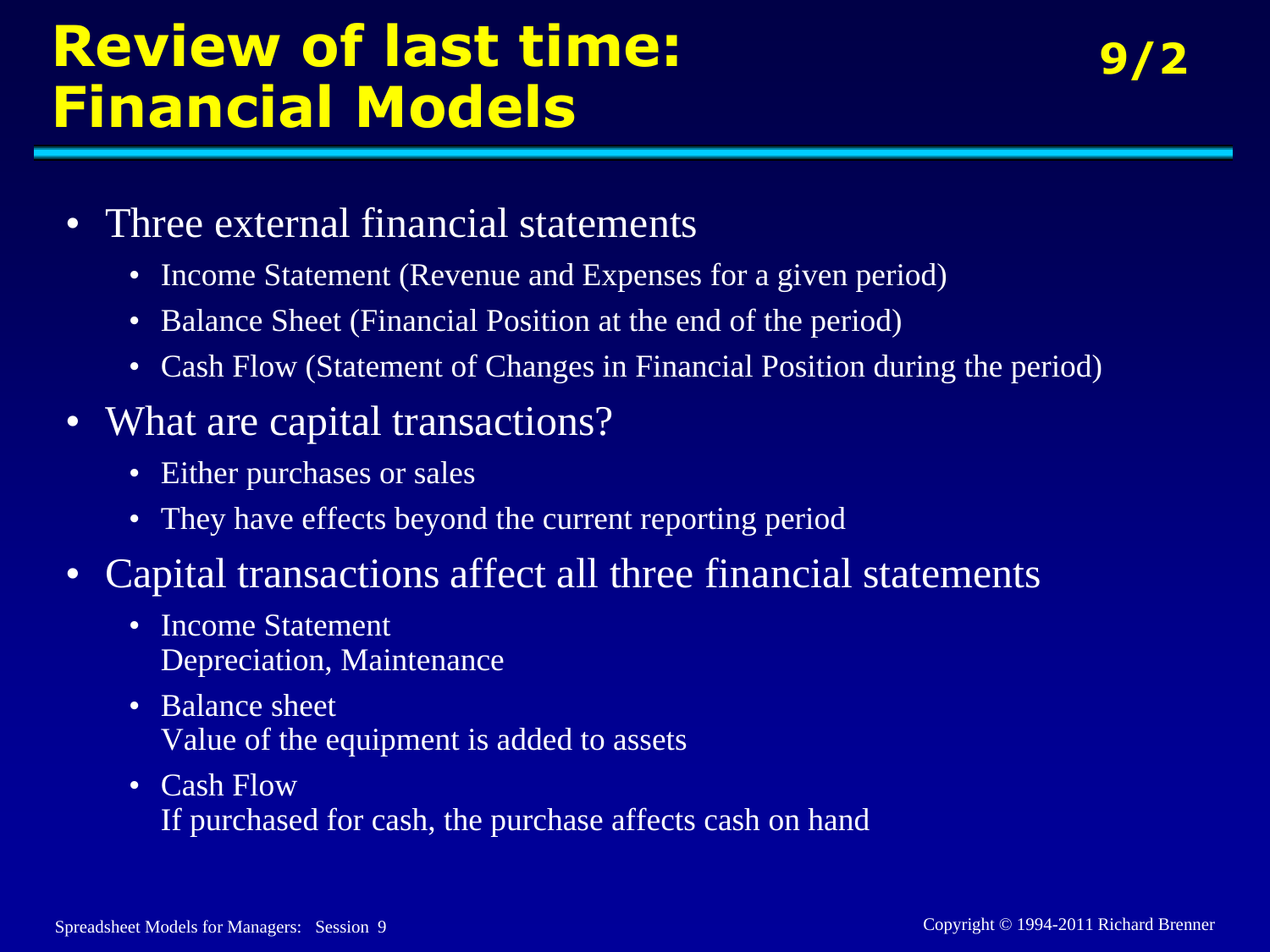# **Capital leases**

- A Capital Lease:
	- Long-term, non-cancelable contract
	- Transfers most risks and rewards of ownership from lessor to lessee
	- Lessee assumes most costs of ownership
		- Taxes
		- Insurance
		- Maintenance
	- Lessee usually pays a periodic, uniform payment
- To understand the impact of a capital lease, we need to explore two concepts:
	- Present Value
	- Future Value
- We'll discuss these two items now, then return to Capital Leases in our next session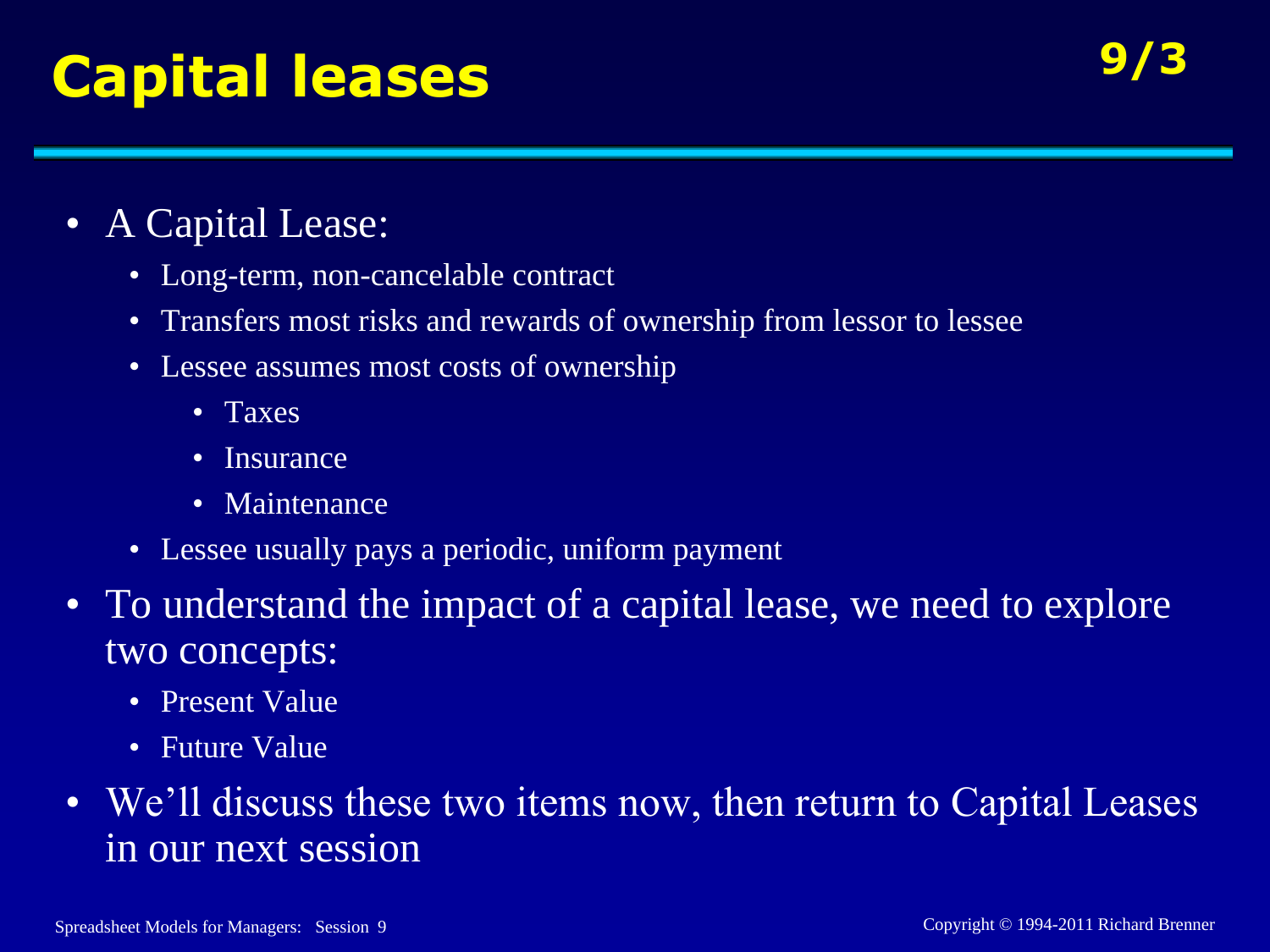# **Present and future value**

- Both concepts are intimately related to the time value of money
	- A sum of money that you receive a year from now is worth less to you now than an equal sum that you receive immediately
	- The difference in value of these two sums is due to the difference in times when you receive them
	- The amount of the difference is equal to the amount that can be earned from investing the sum you receive now
- The "future value" of an asset A at a future time T is equal to A plus what it can earn at interest by time T
- The "present value" of an asset A to be received at time T is the value now of an asset whose future value at time T is A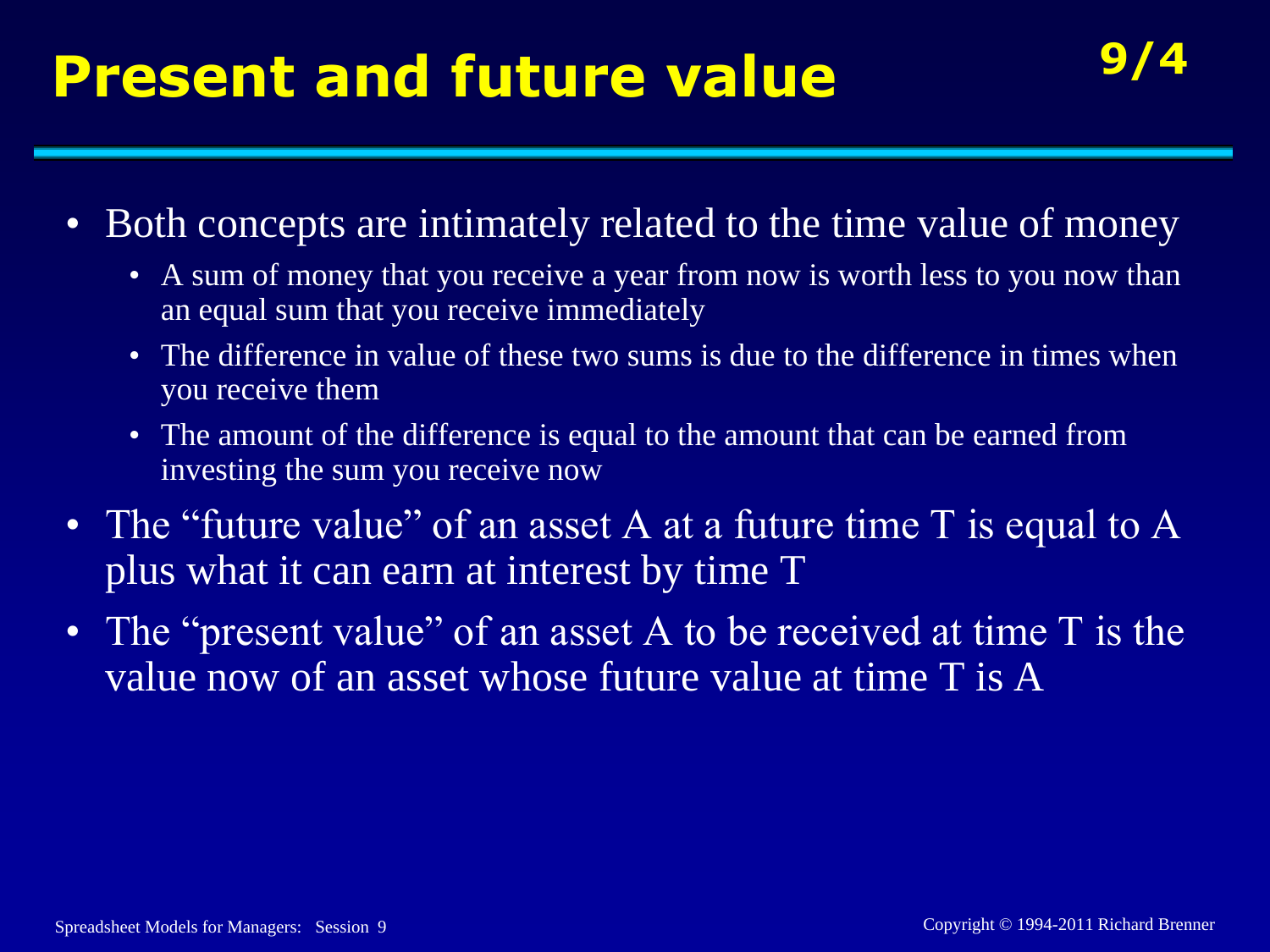• You receive \$100. Prevailing interest rate is 4%, simple interest. What is the future value of the asset in 1 year?

```
Interest = Principal * Rate * Time
Principal + Interest = Principal + Principal * Rate * Time
                       = Principal *(1 + Rate * Time)= 100 * (1 + 4\% * 1)= 104
```
• You receive \$100 per month for one year. The interest rate is 4% annually, compounded monthly. What is the future value of the asset in one year?

```
100 * (1 + 4\%/12)^{12}+ 100 * (1 + 4\%/12)^{11}+ 100 * (1 + 4\%/12)^{10} + ...
```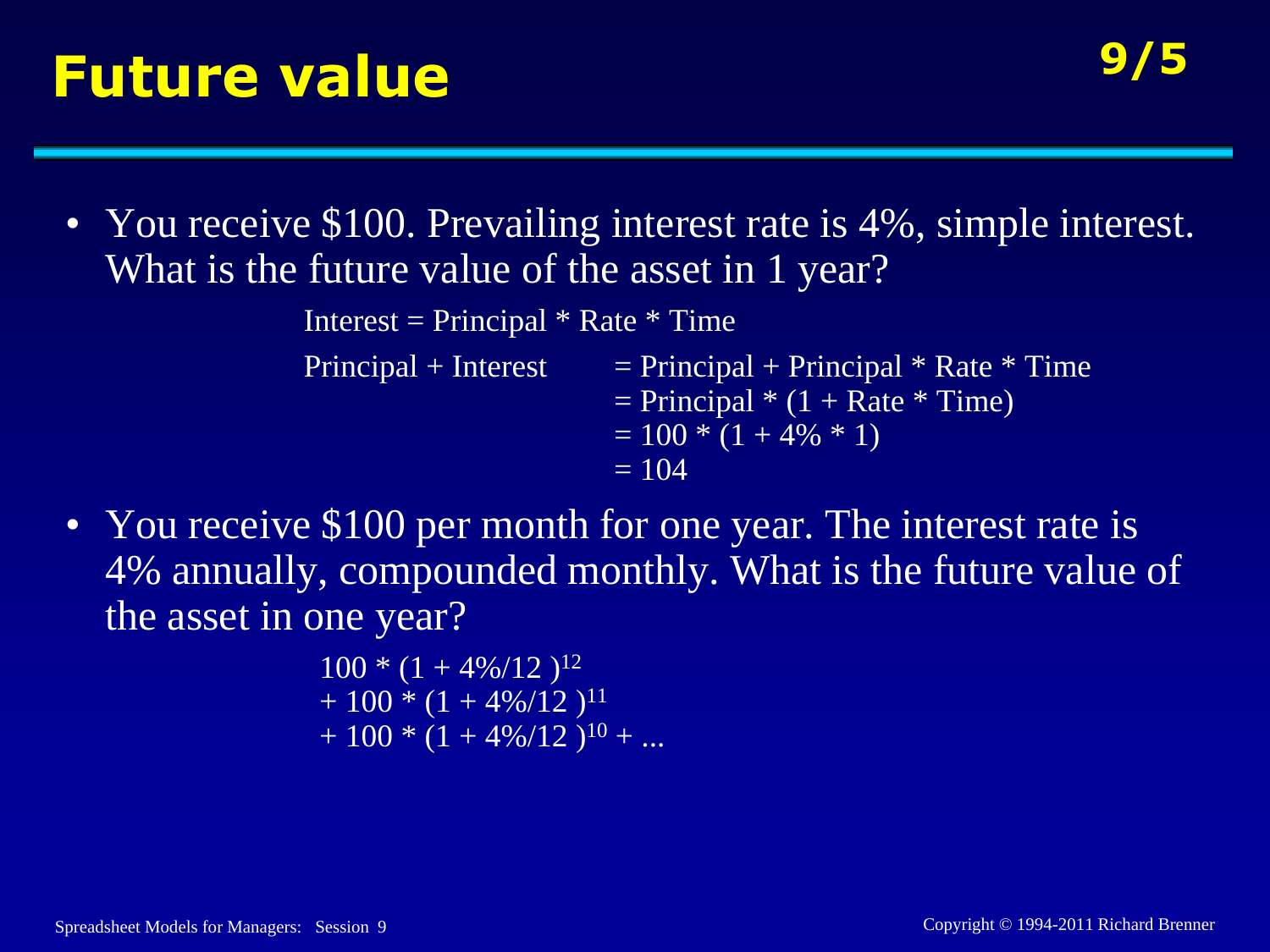# **Future value in Excel**

- Excel has a future value function (a worksheet function) that solves this problem easily: FV
- Use the FV function for computing future value at compound interest for:
	- A lump sum at  $T=0$
	- A stream of constant payments (annuity or installment)
	- Both
- Interest is compounded per period
- FV(*rate, nper, pmt, pv, type*)
	- rate: Interest rate per period
	- nper: Number of periods
	- pmt: periodic payment
	- pv: present value or starting amount
	- type: If 0: payments are made at the end of a period (default)
		- If 1: payments are made at the beginning of a period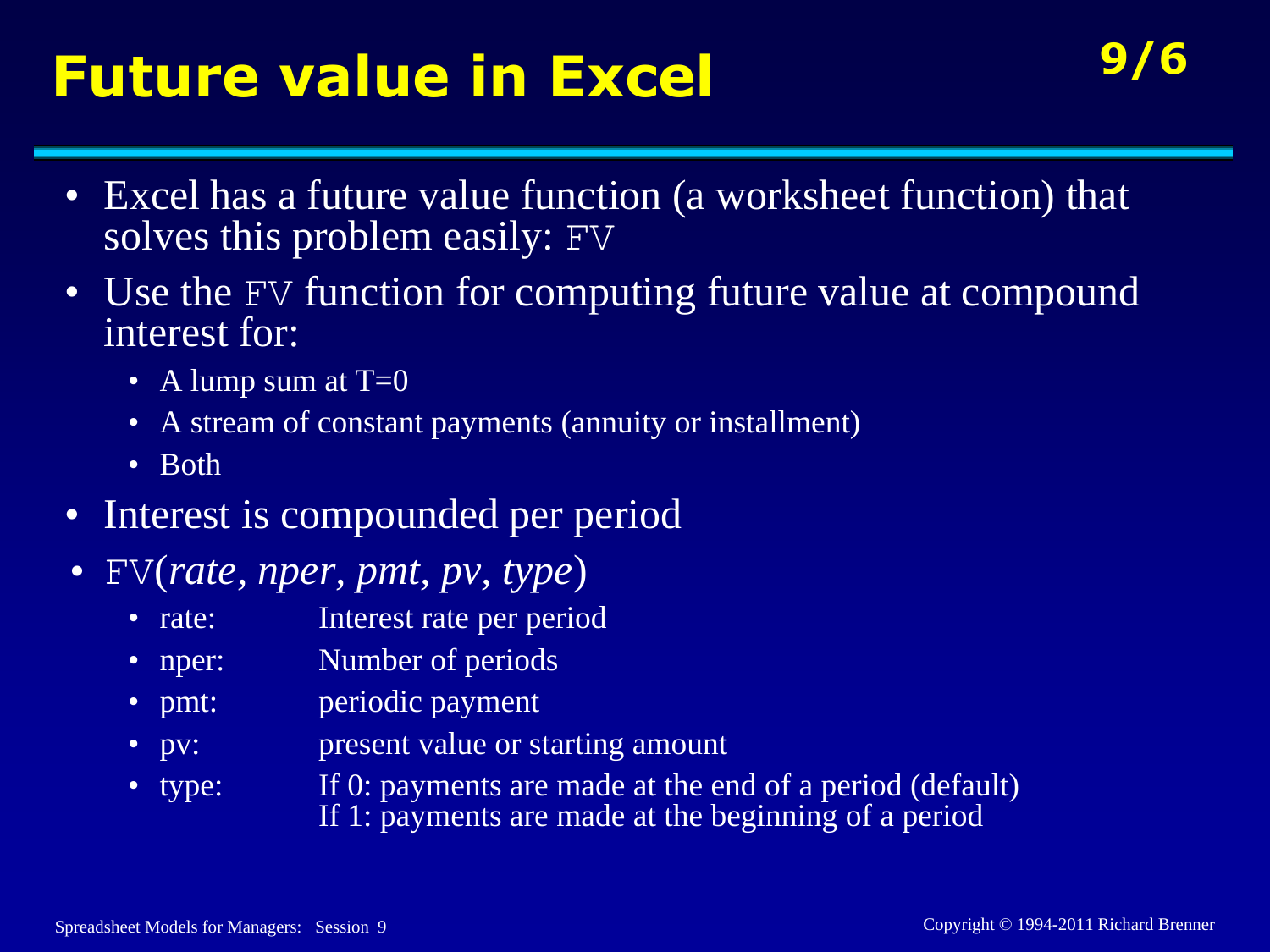# **Future value in Excel (continued)**

- Why the minus sign?
	- In FV(*rate,nper,pmt*) the result has a sign opposite to the sign of *pmt* Why?
	- In FV(*rate,nper, ,pv*) the result has a sign opposite to the sign of *pv* Why?
- FV assumes that when you make a series of payments, you're paying out a stream in order to receive a value in return at a future date
- **A**

**B**

- You save \$2,000/year for 35 years at 4% per year compounded annually. You make payments at year-end. How much will you have at the end of 35 years?
- FV assumes that when you pay a lump sum now, you're paying it in order to receive a value in return at a future date.
	- You put aside \$10,000 now at 4% per year compounded annually. How much will you have in 35 years?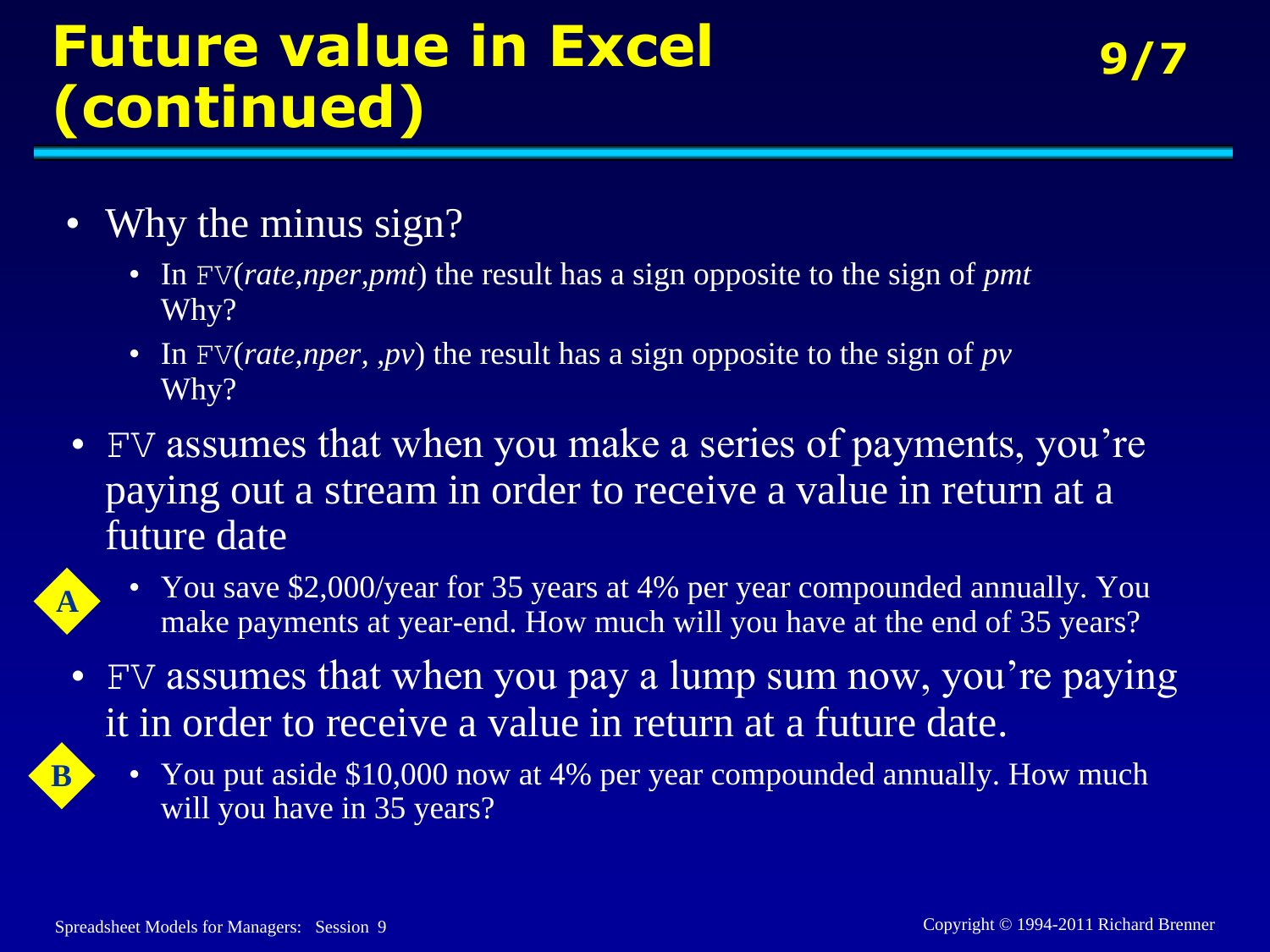#### **Future value examples**

• You're saving for retirement. You've found an investment vehicle that pays 4% compounded annually. You now have \$10,000. If you add \$2,000 at the beginning of every year, what will be the value of your savings in 35 years?

 $=$  FV(4%,35, -2000, -10000, 1)

• How much will you have if, in years 21 through 35, the interest rate is 6%?



**C**

 $=$  FV(6%, 15, -2000, - FV(4%, 20, -2000, -10000, 1), 1)

• How much will you have if, in years 21 through 35, you add \$2,500 per year but the interest rate remains at 4%?  $=$  FV(4%, 15,  $-2500$ ,  $-$  FV(4%, 20,  $-2000$ ,  $-10000$ , 1), 1) **E**

Non-uniform interest or payments require careful treatment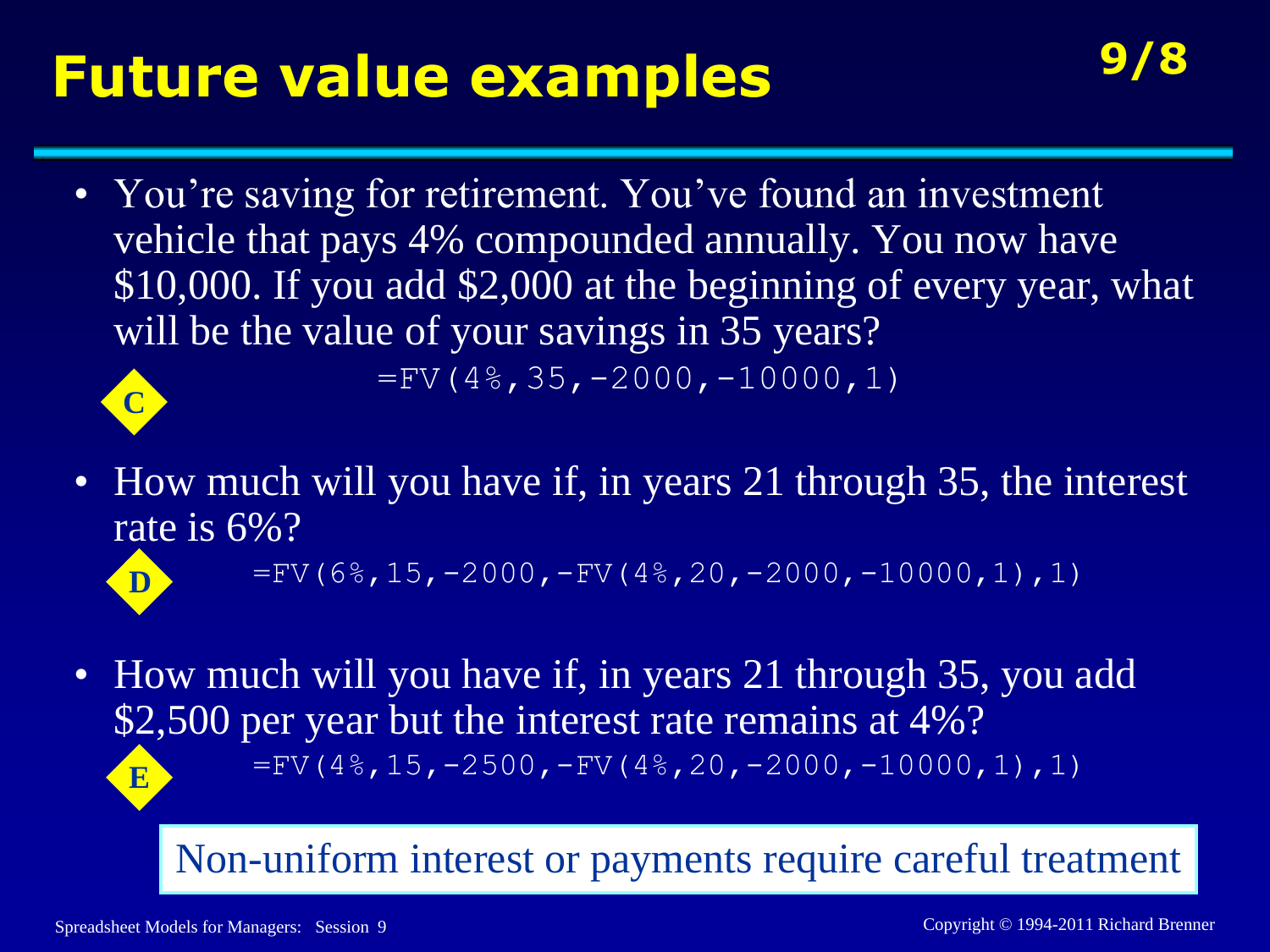# **Non-uniform future value**

- Future value with non-uniform payments can be done periodby-period. Technique relies on *linearity*:
	- The future value of a sum is the sum of the future values
- Example:

**F**

**G**

- Interest over a 4-year period is 4% (compounded annually)
- Payments are 2,500; 2,500; 3,200; 4,200, made at the beginning of each period.
- How much is available at the end of year 4?
- When payments are made at the beginning of the period,  $FV$  is equivalent to CONVOLVE
	- CONVOLVE may be more convenient for non-uniform payments
	- Interest rate must be constant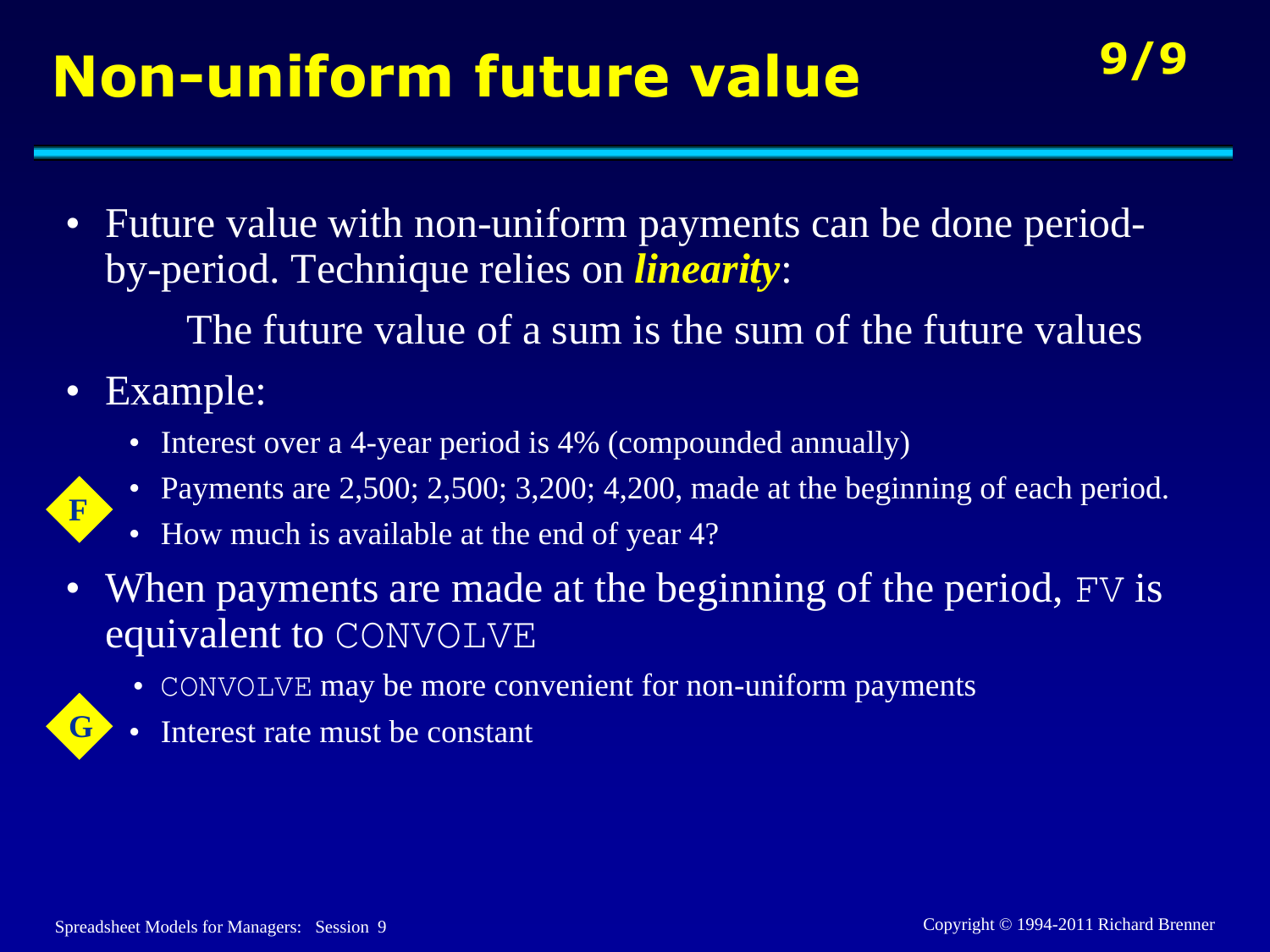• Prevailing interest rate is 4%, simple interest. How much do you have to have invested to achieve a total value of \$100 in 1 year?

> $Principal + Interest = Principal + Principal * Rate * Time$  $=$  Principal  $*(1 + Rate * Time)$  $=$  Principal \*  $(1 + 4\% * 1)$  $= 100$

Principal  $= 100/1.04$ 

• The interest rate is 4%, compounded monthly. To reach a total future value of \$100 in one year, how much must you save every month?

 $\overline{X} * (1 + 4\frac{9}{6}/12)^{12}$  $+ X * (1 + 4\%/12)^{11}$  $+ X * (1 + 4\%/12)^{10} + ... = 100$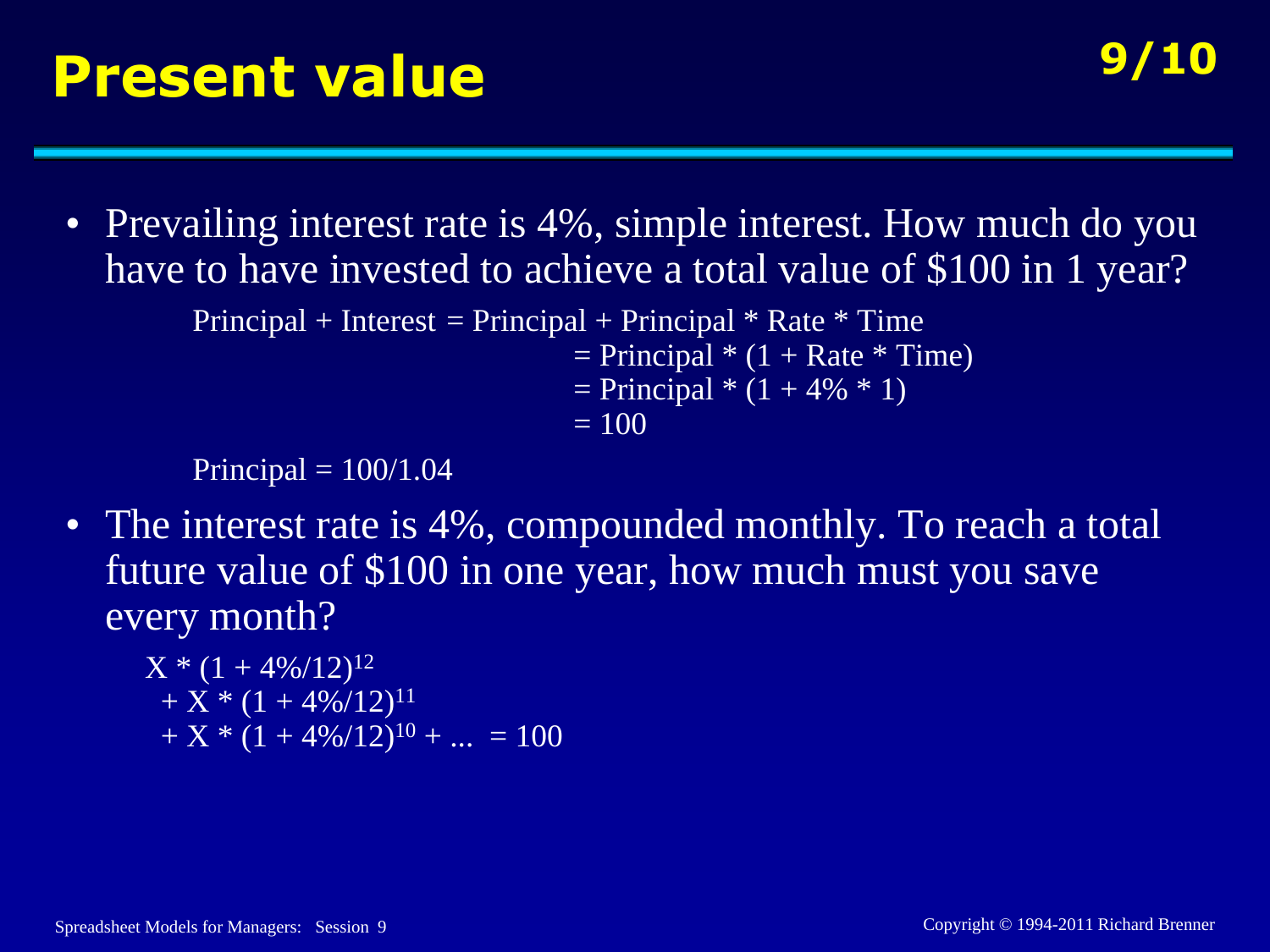Excel has a present value function (a worksheet function): PV

- Use the PV function for computing present value at compound interest of:
	- A lump sum at some future time
	- A stream of constant payments (annuity or installment)
	- Both
- Interest is compounded per period
- PV(*rate, nper, pmt, fv, type*)
	- rate: Interest rate per period
	- nper: Number of periods
	- pmt: periodic payment
	- fv: future value or goal
	- type: If 0: payments are made at the end of a period (default)
		- If 1: payments are made at the beginning of a period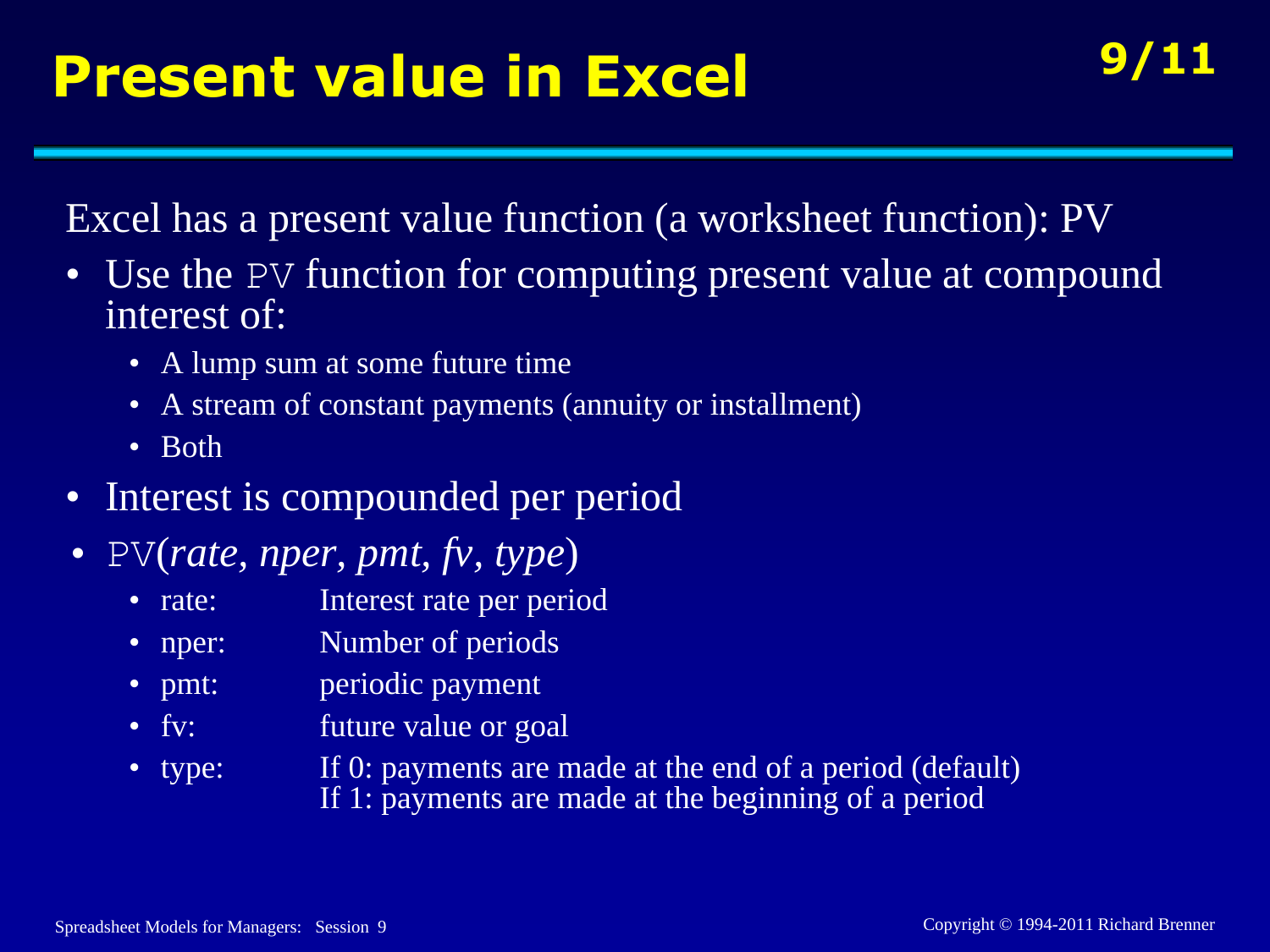# **Present value examples**

• You're saving for retirement. You've found an investment vehicle that pays 4% compounded annually. Your goal is \$500,000. How much must you invest now to reach your goal in 35 years?

 $=PV(4\%$ , 35, 0,  $-500000$ , 0)

• How much do you need if, in years 21 through 35, the interest rate is 6%?

**I**

**H**

```
=\overline{PV}(4\%, 20, 0, -PV(6\%, 15, 0, -500000, 0), 0)
```
• You win \$1M in the lottery. Assuming that the interest rate is 4%, would you rather have \$50K each year for 20 years or \$750K in a lump sum right now?



 $=PV(4\%$ , 20,  $-50000$ , 0)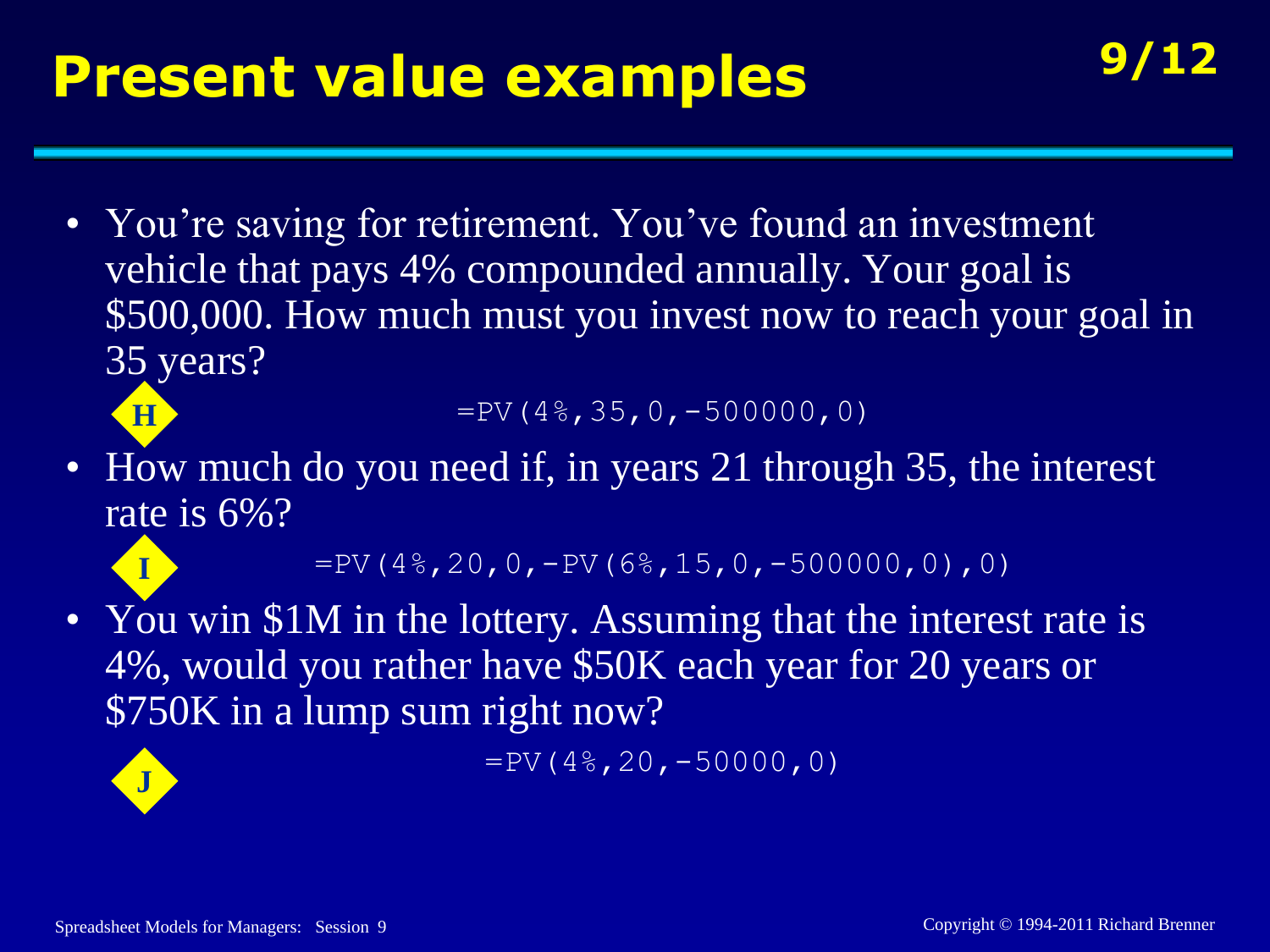# **Non-uniform present value**

- Present value of a non-uniform payment stream can be done period-by-period.
- Example:

**K**

- Interest over a 4 year period is 4% (compounded annually)
- Payments are 2,500; 2,500; 3,200; 4,200, at the beginning of each period
- What is the present value of this income stream?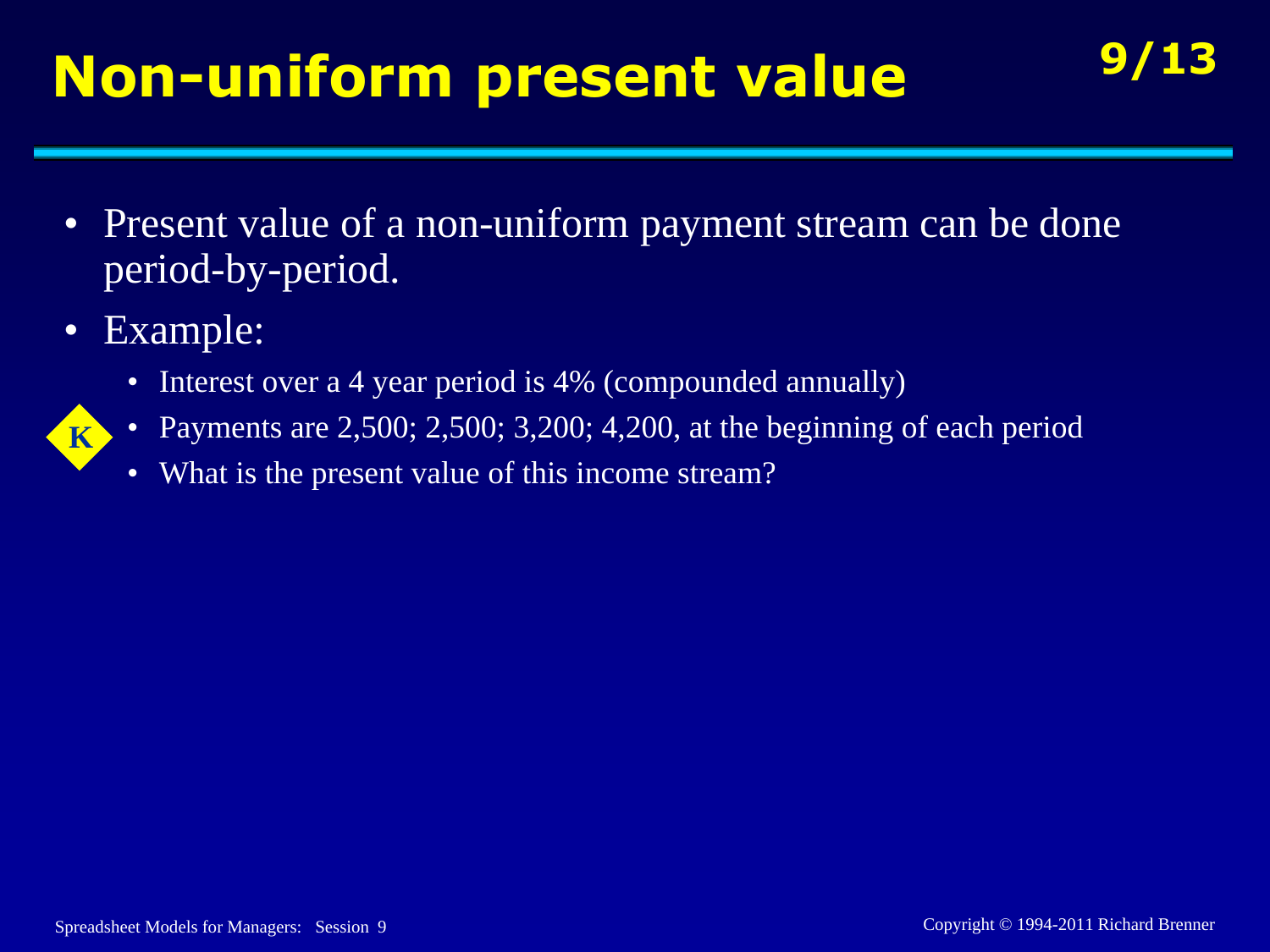# **Calculating payments**

- Excel has a worksheet function for computing the size of payments required to reach a specified future value: PMT
- PMT(*rate, nper, pv, fv, type*)
	- rate: Interest rate per period
	- nper: Number of periods
	- pv: total amount that the payments are worth now
	- fv: future value or goal
	- type: If 0: payments are made at the end of a period If 1: payments are made at the beginning of a period
- PMT is related to FV and PV, for a given rate and nper
- Two other worksheet functions:
	- IPMT: the interest portion of the payment
	- PPMT: the principal portion of the payment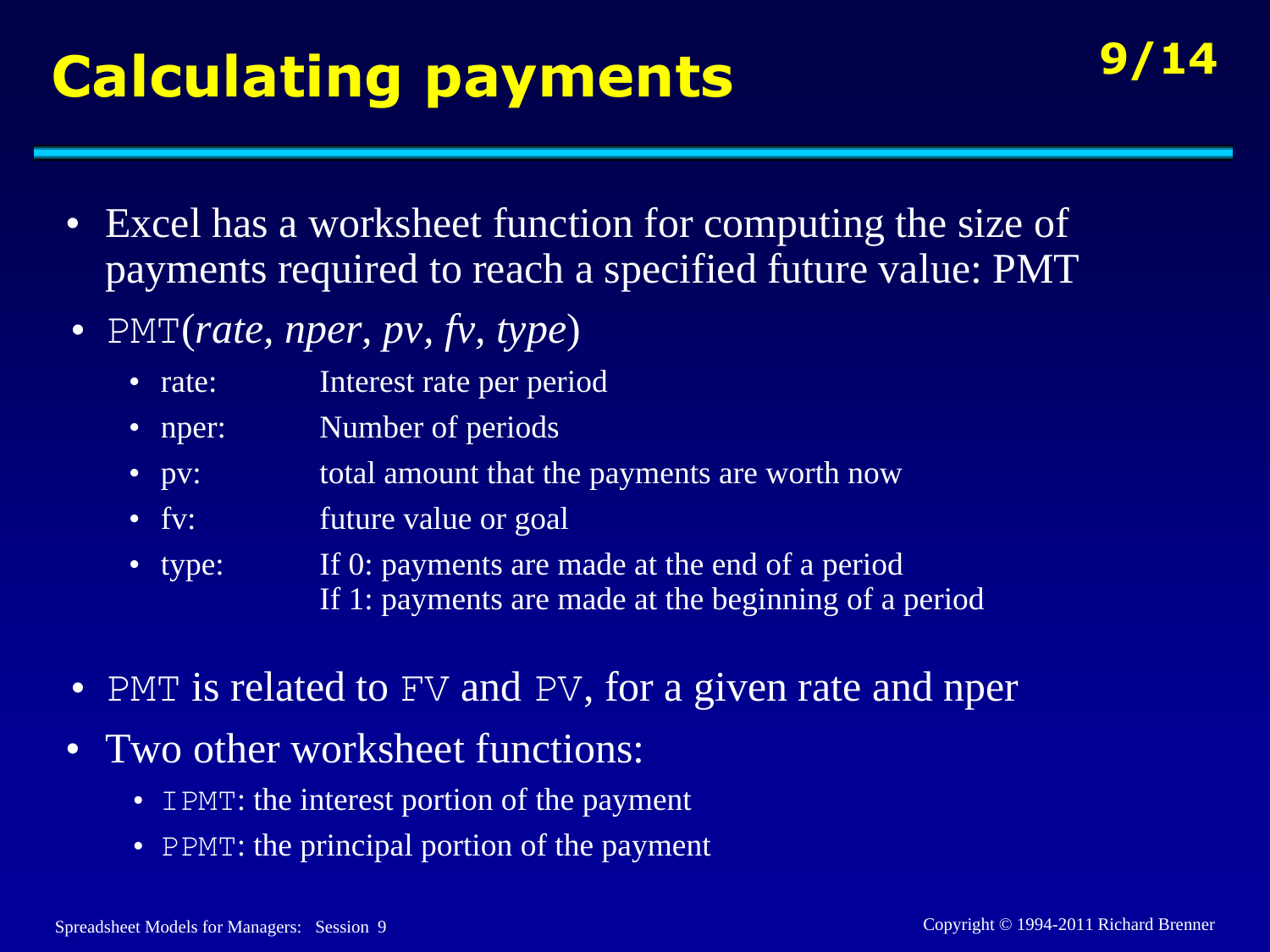#### **Payment calculation examples**

- How much do you have to save each month in a savings account that pays 4% per year compounded monthly to reach a goal of \$100 in 10 months? **L**
	- What is the future value of that payment stream?
	- What's the present value of that future value?
	- How much would you have to pay each month to repay a loan of that amount if the interest rate is 4% per year, compounded monthly?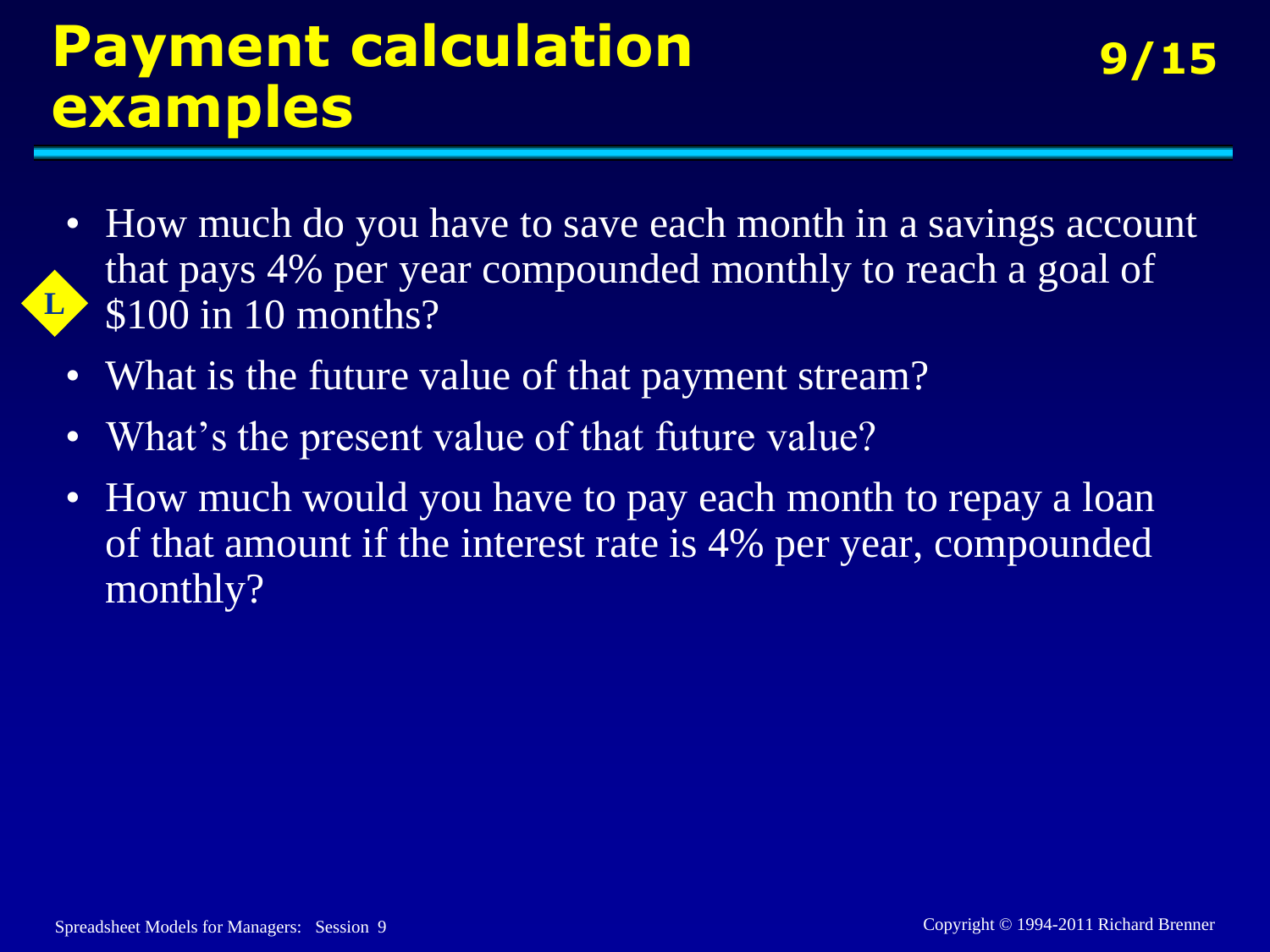# **Reference readings**

- On line help topic: Index: "worksheet functions, by category"; see category "Financial" Find entries for FV, IPMT, PMT, PPMT, PV
- Walkenbach, John. *Excel 2003 Bible*. John Wiley & Sons, 2003.
- Walkenbach, John. *Excel 2007 Bible*. John Wiley & Sons, 2007.
- Walkenbach, John. *Excel 2010 Bible*. John Wiley & Sons, 2010.
- Welch, Anthony, and Short. *Fundamentals of Financial Accounting*. Homewood, IL: Irwin.
- Robert Libby, Patricia Libby and Daniel G. Short. *Financial Accounting (Fourth Edition)*. McGraw-Hill/Irwin, 2003.